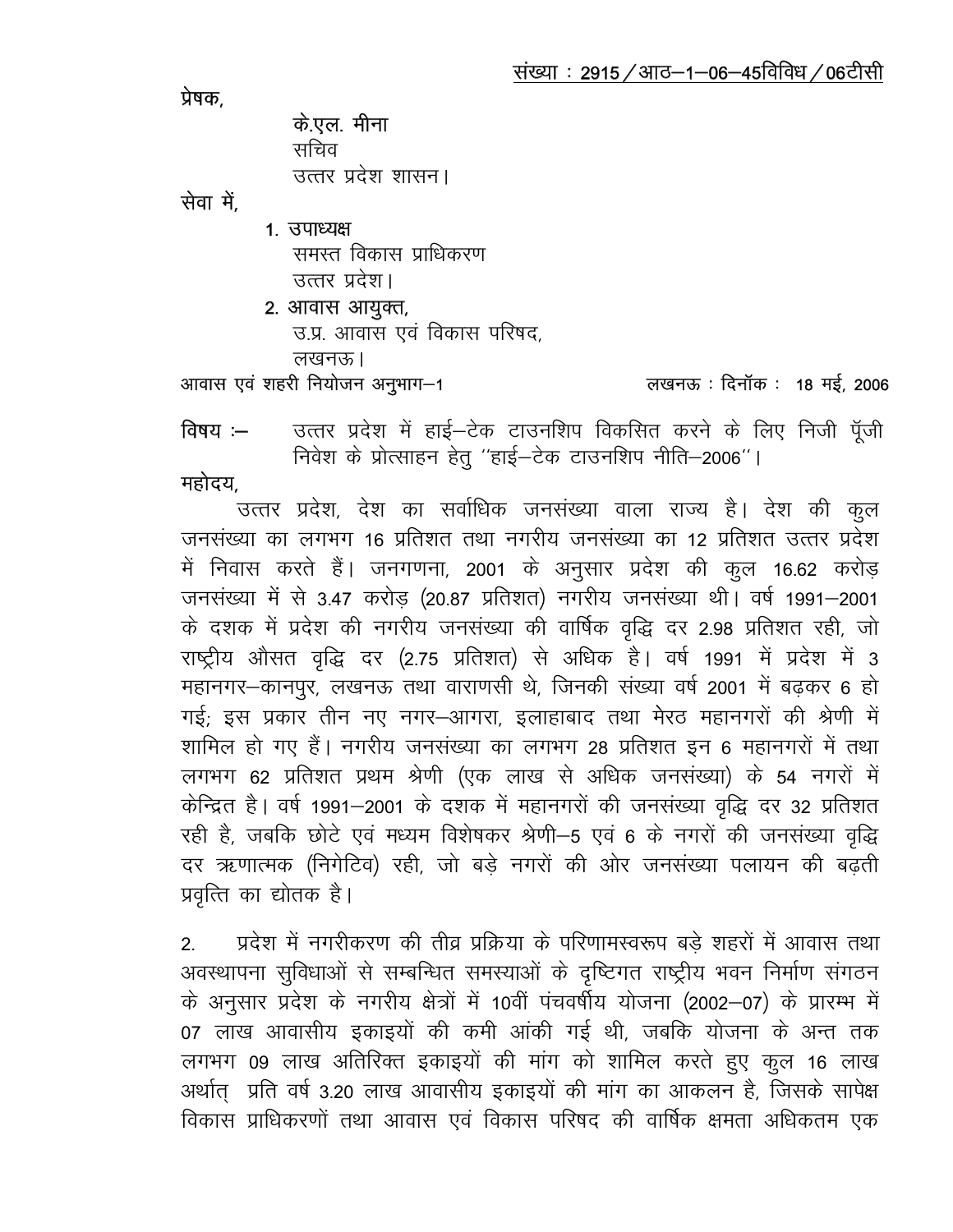लाख इकाइयाँ है। इस प्रकार तीव्र नगरीकरण, शासकीय अभिकरणों की सीमित क्षमता एवं वित्तीय संसाधनों के अभाव में नगरीय जनसंख्या को आर्थिक क्षमतानुसार एवं उचित पर्यावरण में आवास की सुविधा मुहैया कराना सरकार के समक्ष एक बहुत बड़ी चुनौती है। ऐसी परिस्थितियों में नागरिकों को उत्तम गुणवत्तायुक्त आवास एवं उससे सम्बद्ध जन सुविधाएं मुहैया कराने के लिए शहरी नियोजन के नए समाधान के आलोक में प्रस्तुत नई टाउनशिप नीति एक नई आशा है।

वर्तमान में सम्पूर्ण विश्व अर्बन मार्केट की एक इकाई, इन्फार्मेशन टेक्नोलॉजी एवं 3. मैनेजमेन्ट केन्द्र के रूप में विकसित हो रहा है, जिसमें नए टाउनशिप्स के लिए एक विशिष्ट भूमिका होगी। नए टाउनशिप के विकास से प्राकृतिक संसाधनों का प्रभावी प्रबन्धन एवं वित्तीय संसाधनों का समुचित उपयोग सुनिश्चित हो सकेगा तथा बड़े शहरों के विकेन्द्रीकरण को भी प्रोत्साहन मिलेगा। साथ ही नये टाउनशिप 'हाई–टेक इण्डस्ट्रीज', वाणिज्य एवं सेवाएं तथा अन्य क्रियाओं के विकास के लिए केन्द्र बिन्दू होंगे और एक नयी आर्थिक संरचना के सृजन में सहयोगी होंगे। नए टाउनशिप का नियोजन, अभिकल्पन एवं विकास पूर्णतया नए धरातल पर होने के कारण इनके नियोजन, अभिकल्पन एवं प्रबन्धन में शहरी नियोजन की अद्यतन तकनीकों का उपयोग होगा. जिसके फलस्वरूप प्रदेश में शहरी नियोजन की परम्परागत सोच को एक नई दिशा एवं नई अनुभव प्राप्त होगा।

प्रदेश के महानगरों एवं उनके समीपवर्ती क्षेत्रों में अन्तर्राष्ट्रीय मानकों के अनुरूप  $\overline{4}$ . हाई–टेक टाउनशिप विकसित करने के लिए शासनादेश संख्याः 6086 / 9-आ-1-2003-34वि, दिनांक 22 नवम्बर, 2003 द्वारा नीति घोषित की गई थी, जिसके क्रियान्वयन हेतु शासनादेश संख्याः 5666 / आठ–1–05– 34विविध / 03, दिनांक 25 नवम्बर, 2005 के अधीन प्रक्रियाओं का निर्धारण किया गया है। उक्त नीति के अनुसार हाई-टेक टाउनशिप का विकास लगभग 1500 एकड़ भूमि पर न्यूनतम रू. 750 करोड़ के निजी पूंजी निवेश से 5 वर्षों में पूर्ण किए जाने की व्यवस्था है।

"हाई-टेक टाउनशिप नीति-2003" के अनुसार प्रत्येक टाउनशिप का क्षेत्रफल 5. लगभग 1500 एकड़ निर्धारित है, परन्तु प्रदेश की नगरीय जनसंख्या के आकार एवं तीव्र नगरीकरण के दृष्टिगत नये टाउनशिप के लिए उक्त क्षेत्रफल पर्याप्त नहीं है, क्योंकि सीमित आकार एवं क्षेत्रफल के सम्पूर्ण प्रदेश में मात्र 9 हाई-टेक टाउनशिप के विकास के फलस्वरूप नगरीय क्षेत्रों में आवासीय समस्या का पूर्ण समाधान सुनिश्चित होना सम्भव नही है। उक्त के अतिरिक्त नगरों के आकार में भिन्नता, आवासीय मांग एवं विकास की सम्भाव्यताओं के दृष्टिगत बड़े एवं तीव्र गति से विकसित हो रहे नगरों के आस-पास लगभग 1500 एकड़ में समस्त सुविधाओंयुक्त 'सेल्फ-कन्टेण्ड' टाउनशिप का विकास 'वायबल' नही होगा।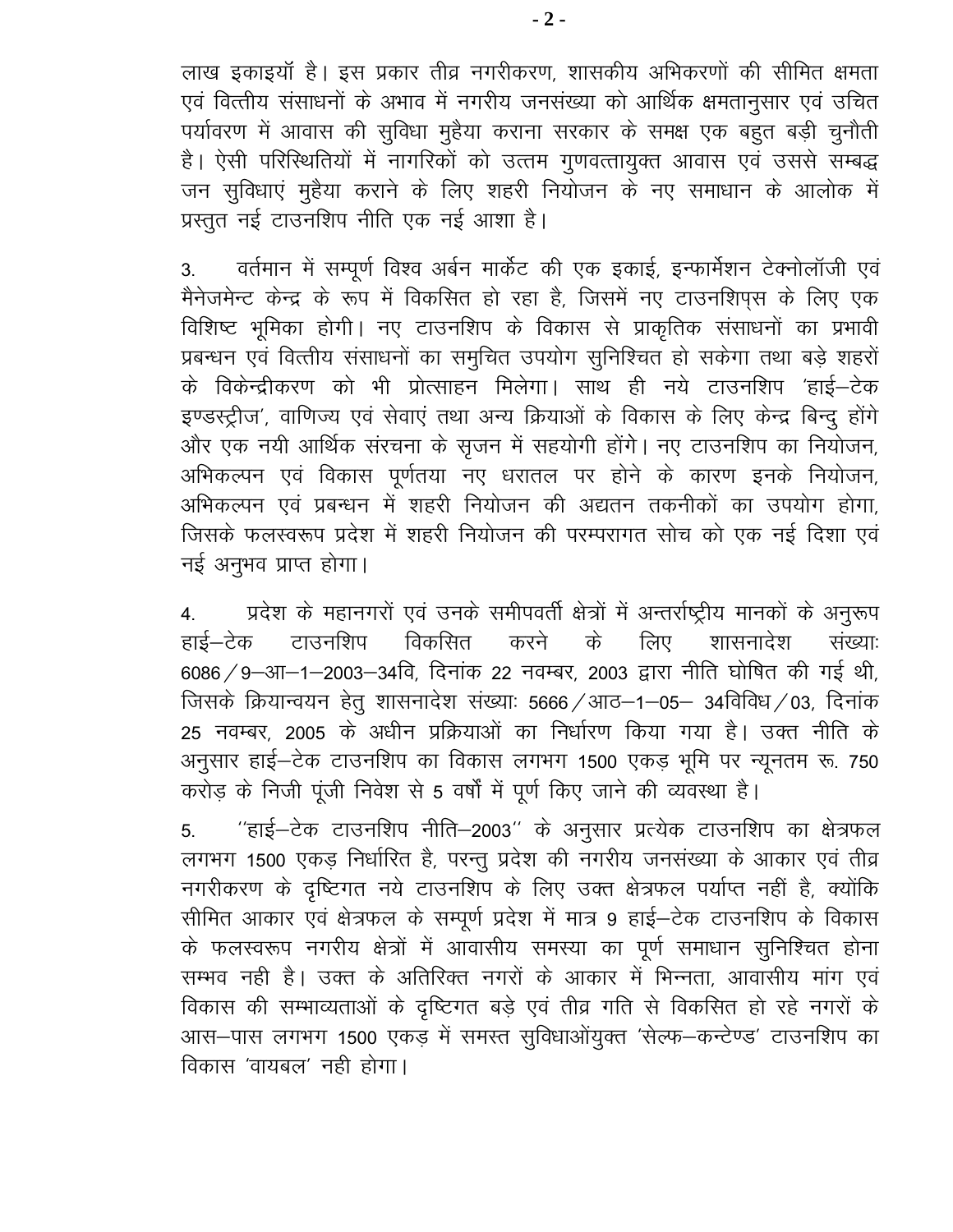यह भी उल्लेखनीय है कि हाई-टेक टाउनशिप का 'आप्टिमम' आकार अन्तत्वोगत्वा लगभग 1500 एकड़ भूमि पर स्थिर रहना व्यवहारिक नही है, बल्कि विकास की निरन्तर प्रक्रियान्तर्गत उसका विस्तार होता रहेगा, अतः उसे प्रारम्भ से ही सुनियोजित दिशा प्रदान करना श्रेयष्कर होगा। इस प्रकार हाई–टेक टाउनशिप के क्षेत्रफल में वृद्धि किये जाने से प्रदेश के नगरीय क्षेत्रों में बड़े पैमाने पर हाउसिंग स्टॉक सृजित होगा, रोजगार के अधिक अवसर उपलब्ध होंगे तथा 'मल्टीप्लायर' प्रभाव के कारण अर्थ-व्यवस्था के अन्य सेक्टर्स में भी निजी पूंजी निवेश आकर्षित होगा, जो राष्ट्रीय एवं राज्य आवास नीति में निजी पूँजी निवेश के प्रोत्साहन हेतु निर्धारित रणनीति के अनुरूप होगा।

उपर्युक्त वर्णित स्थिति / पृष्ठभूमि के आलोक में प्रदेश के प्रमुख नगरों एवं उनके 6. समीपवर्ती क्षेत्रों में निजी पूंजी निवेश के माध्यम से विभिन्न आकार के हाई-टेक टाउनशिप का विकास सुविधाजनक बनाने हेतु 'हाई–टेक टाउनशिप नीति–2006' निम्नवत निर्धारित की जाती है:-

- प्रस्तावित नीति 'ओपेन एण्डेड' होगी अर्थात् विकासकर्ता कम्पनी / कन्सॉर्शियम के  $6.1$ चयन हेतु प्रस्ताव आमन्त्रण की प्रक्रिया अपनाया जाना आवश्यक नही होगा, बल्कि कोई भी विकासकर्ता कम्पनी कभी भी किसी भी नगर में (नोएडा एवं ग्रेटर नोएडा को छोड़कर) हाई–टेक टाउनशिप के विकास के लिए प्रस्ताव प्रस्तुत कर सकती है ।
- विकासकर्ता कम्पनी द्वारा प्रस्ताव प्रस्तुतीकरण के समय निम्न अर्हताएं पूर्ण किया 6.2 जाना अनिवार्य है :–
	- विकासकर्ता कम्पनी का कम्पनी अधिनियम, 1956 के अधीन पंजीकरण (I) होना चाहिए। कम्पनी का तात्पर्य उक्त अधिनियम की धारा-3 में परिभाषित 'कम्पनी' से है।
	- विकासकर्ता कम्पनी का गत तीन वर्षों में नेटवर्थ कम से कम रू. 100  $(II)$ करोड़ प्रति वर्ष होना चाहिए तथा यह अनवर्ती वर्षो में गिरावट के रूप में नहीं होना चाहिए।
	- विकासकर्ता कम्पनियों द्वारा कन्सॉर्शियम बनाये जाने की स्थिति में  $(III)$ सहभागी कम्पनियों के मध्य विधिक रूप से मान्य एम.ओ.यू. का निष्पादन आवश्यक है, जो सब-रजिस्ट्रार के कार्यालय में पंजीकृत होना चाहिए। परन्तु एक विकासकर्ता कम्पनी एक ही कन्सॉर्शियम में सदस्य हो सकती है।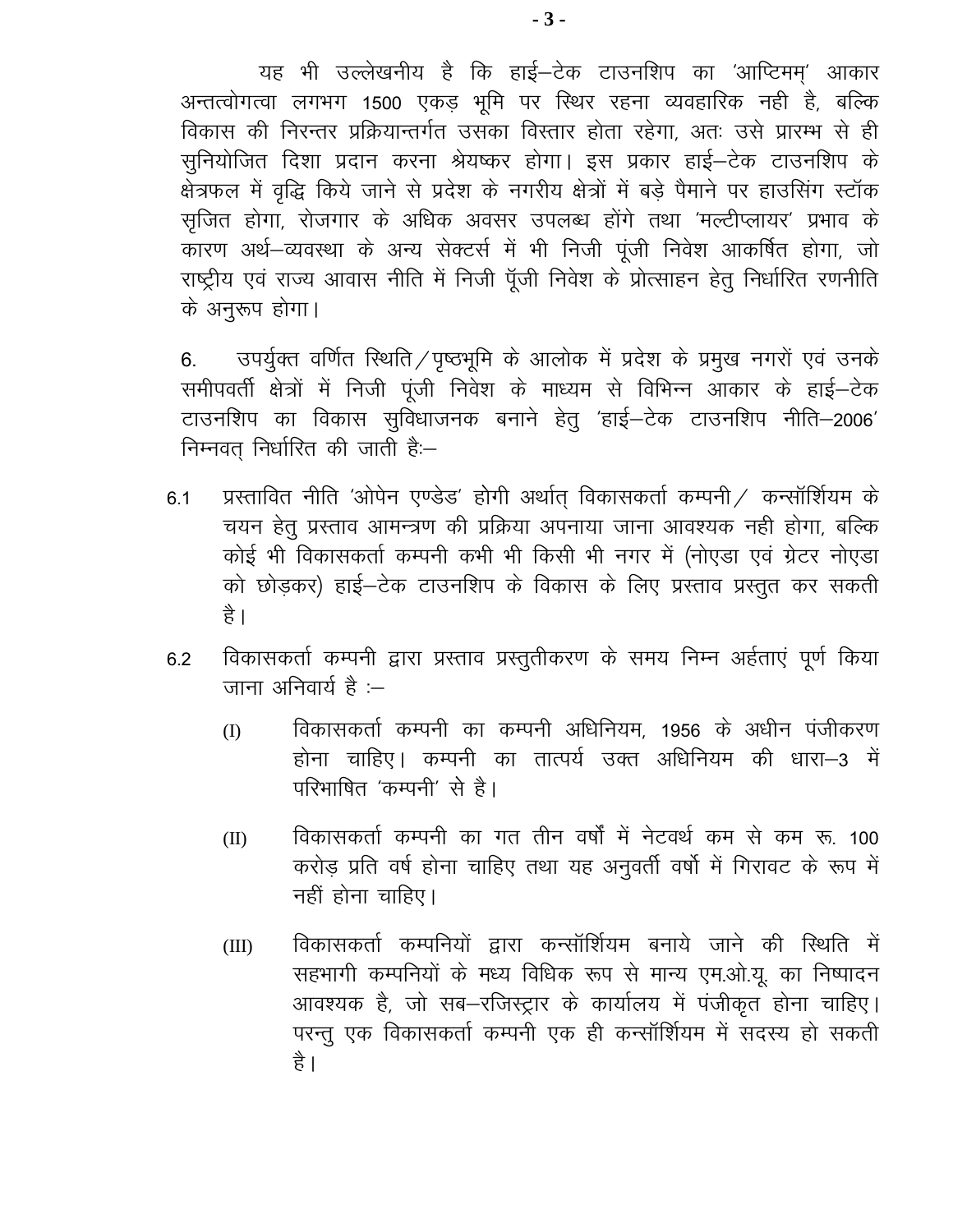- हाई-टेक टाउनशिप का क्षेत्रफल नगर विशेष की आवश्यकताओं के दृष्टिगत 6.3 न्यूनतम 1500 एकड़ एवं अधिकतम 5000 एकड़ होगा।
- प्रस्तावित हाई-टेक टाउनशिप का विकास अधिकतम 5 वर्षो में पूर्ण किया जाएगा, 6.4 जिसमें न्यूनतम रू. 1000 करोड़ का पूँजी निवेश निहित होना आवश्यक होगा।
- विकासकर्ता कम्पनी का चयन उसकी वित्तीय क्षमता एवं तकनीकी योग्यता, रियल 6.5 इस्टेट में अनुभव, टाउनशिप का 'कन्सेप्चुवल प्लान एवं विज़न' तथा 'प्री-फिजीबिलिटी रिपोर्ट' के मूल्यांकन के आंधार पर किया जाएगा, जिसके मूल्यांकन हेतु निम्न मापदण्ड होंगे:--

| क्र.सं.        | मूल्यांकन हेतु मापदण्ड                                                                                                             | अधिकतम अंक |
|----------------|------------------------------------------------------------------------------------------------------------------------------------|------------|
| 1 <sub>1</sub> | वित्तीय क्षमता (रू0 100 करोड़ नेटवर्थ हेतू 10 अंक,<br>रू0 200 करोड तक 15 अंक तथा रू0 200 करोड से<br>अधिक के लिए 25 अंक देय होंगे)- | 25         |
| 2.             | कम्पनी प्रोफाइल एवं टेक्निकल रिसोर्स                                                                                               | 15         |
| 3.             | रियल इस्टेट में गत 10 वर्षो का अनुभवः<br>(अनुभव का मूल्यांकन निम्नानुसार किया जाएगा):-                                             |            |
|                | (क) टाउनशिप का विकास                                                                                                               | 10         |
|                | सम्पत्तियों का निस्तारण (निर्मित तल क्षेत्रफल $\angle$<br>भूखण्डों एवं भवनों की संख्या)                                            | 10         |
|                | कार्यान्वित योजनाओं की कुल लागत                                                                                                    | 10         |
|                | विकसित योजनाओं में आपरेशन एवं मेन्टीनेन्स हेतू<br>व्यवस्था                                                                         | 05         |
| 4.             | टाउनशिप हेतु 'कन्सेप्चुवल प्लान एवं विज़न'                                                                                         | 10         |
| 5.             | प्रस्तावित टाउनशिप की 'प्री–फिजीबिलिटी रिपोर्ट'                                                                                    | 15         |
|                | योग                                                                                                                                | 100        |

विकासकर्ता कम्पनी द्वारा चयन हेतु उपरोक्त मापदण्डों के आधार पर न्यूनतम 40 प्रतिशत अंक प्राप्त करना अनिवार्य होगा।

एक नगर/लोकेशन में अधिकतम दो टाउनशिप तथा एक विकासकर्ता कम्पनी को 6.6 सम्पूर्ण प्रदेश में एक साथ अधिकतम दो टाउनशिप के विकास की अनुमति दी जा सकेगी।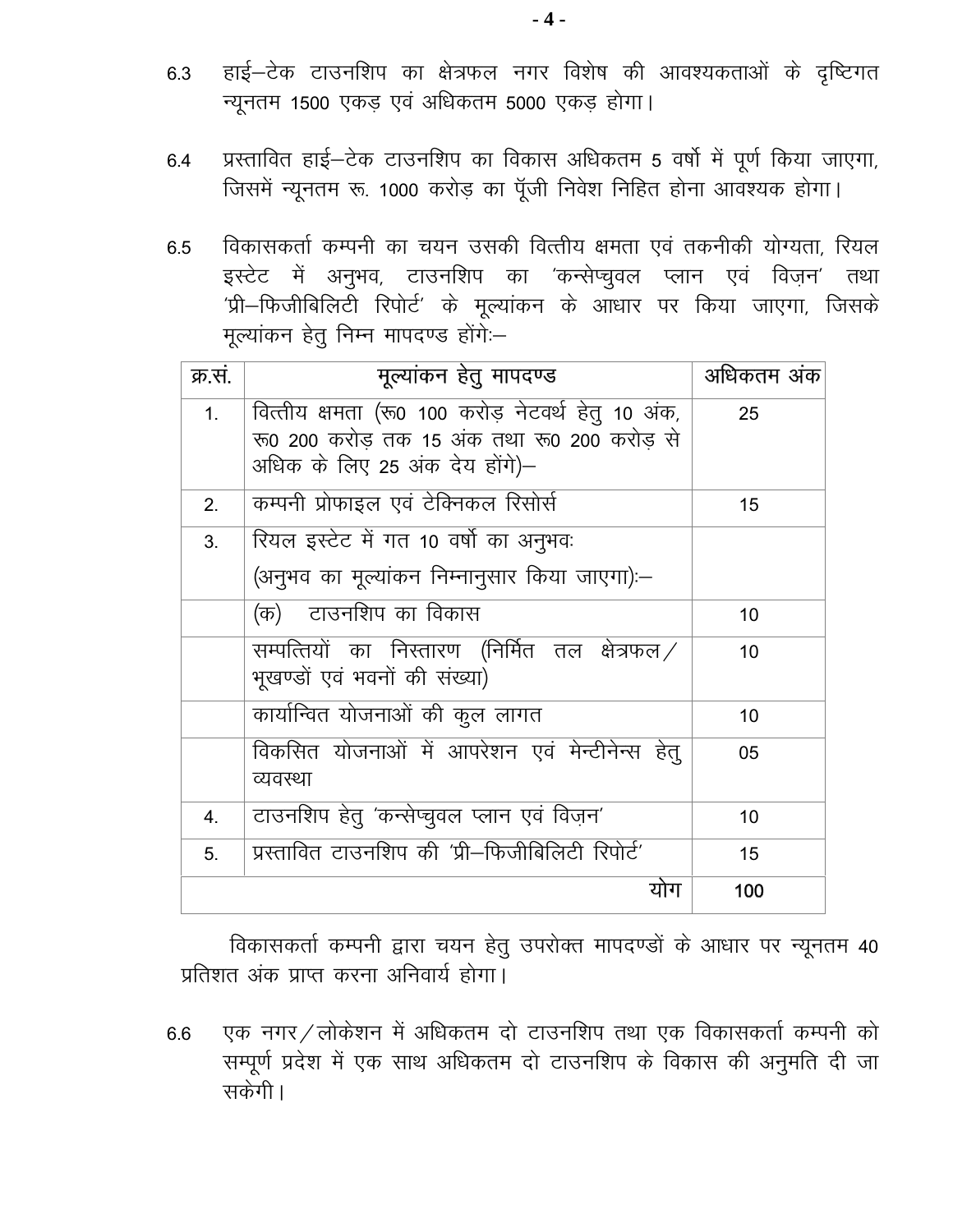हाई–टेक टाउनशिप नीति के विकास हेतु ख्यातिप्राप्त एवं अनुभवी विकासकर्ता 6.7 कम्पनियों का चयन प्रस्तर-6.5 के अधीन निर्धारित मानकों के अनुसार मुख्य सचिव, उत्तर प्रदेश शासन की अध्यक्षता में शासन द्वारा गठित उच्च स्तरीय समिति द्वारा किया जायेगा।

उच्च स्तरीय समिति द्वारा प्रस्तावों का मूल्यॉकन लगभग 90 दिन के अन्दर पूर्ण कर संबंधित विकासकर्ता कम्पनी को सूचित किया जायेगा। इसमें प्रस्तावों के प्रस्तुतीकरण एवं मूल्यॉकन की प्रक्रिया के संबंध में अलग से दिशा—निर्देश जारी किये जायेंगे।

- विकासकर्ता कम्पनियों द्वारा प्रस्तुत प्रस्तावों के मूल्यॉकन में उच्च स्तरीय समिति  $6.8$ को सहयोग प्रदान करने हेतु एक तकनीकी मूल्यॉकन समिति का गठन राज्य सरकार द्वारा किया जायेगा।
- हाई–टेक टाउनशिप नीति, 2006 के अधीन चयनित विकासकर्ता कम्पनी को 6.9 भविष्य में टाउनशिप के क्षेत्रफल में विस्तार अनुमन्य होगा। इसके अतिरिक्त हाई—टेक टाउनशिप नीति—2003 के अधीन पूर्व चयनित विकासकर्ता कम्पनी / कन्सॉर्शियम जिसने सम्बन्धित विकास प्राधिकरण के साथ एम.ओ.यू. का निष्पादन कर लिया है, द्वारा भी टाउनशिप के क्षेत्रफल में विस्तार हेतु प्रस्ताव प्रस्तुत किया जा सकता है। टाउनशिप के विस्तार हेतु प्रस्तुत प्रस्ताव का अनुमोदन उच्च स्तरीय समिति द्वारा किया जाएगा। परन्तु ऐसे नगर/लोकेशन जहाँ केवल एक ही टाउनशिप का प्रस्ताव अनुमोदित हुआ है, से सम्बन्धित विकासकर्ता कम्पनी यदि टाउनशिप के विस्तार के लिए इच्छुक न हो, तो इस सम्बन्ध में इन्कार करने का उसे प्रथम अधिकार होगा। टाउनशिप के क्षेत्रफल में विस्तार हेतु सम्बन्धित विकासकर्ता कम्पनी द्वारा निम्न अर्हतायें पूर्ण करना अनिवार्य है:—
	- विकासकर्ता कम्पनी द्वारा स्थल चयन के उपरान्त भूमि अधिग्रहण का (I) प्रस्ताव नियमानुसार सक्षम अधिकारी को प्रस्तुत कर दिया गया हो।
	- टाउनशिप के विकास हेतु अर्जित की जाने वाली भूमि की अनुमानित  $(II)$ लागत की 10 प्रतिशत धनराशि जिलाधिकारी कार्यालय में जमा कर दी गई हो, जिसकी गणना सम्बन्धित भूमि के जिलाधिकारी द्वारा निर्धारित वर्तमान सर्किल रेट के आधार पर की जाएगी।
	- योजना की डिटेल्ड प्रोजेक्ट रिपोर्ट (डी.पी.आर.) विकास प्राधिकरण को  $(III)$ प्रस्तुत कर दी गई हो।
	- विस्तार हेतु प्रस्तावित अतिरिक्त क्षेत्रफल पूर्व चयनित स्थल की निरन्तरता  $(IV)$ में हो, ताकि सम्पूर्ण क्षेत्रफल में इन्टीग्रेटेड ले-आउट प्लान बनाया जाना सुनिश्चित हो सकें।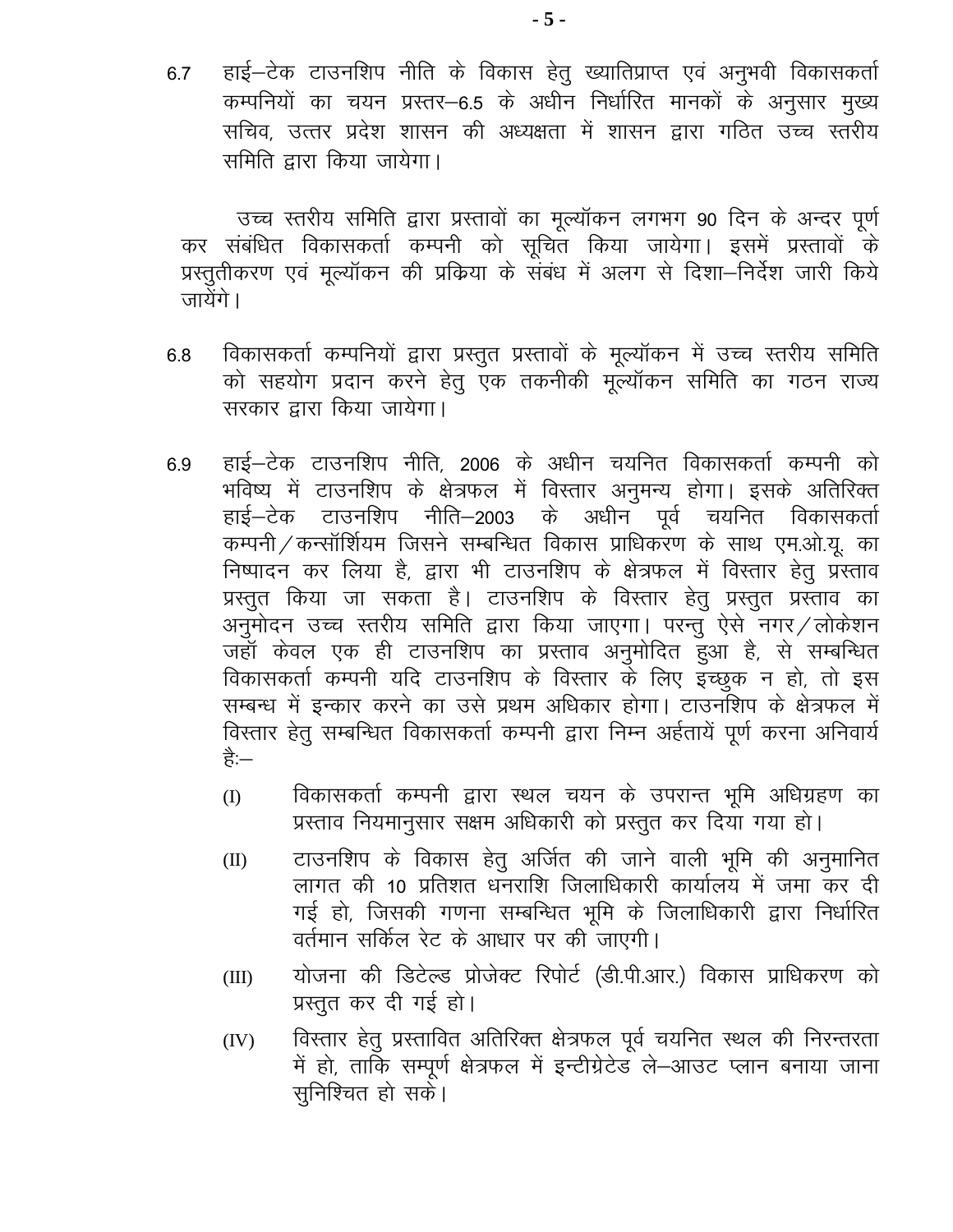- विकासकर्ता कम्पनी द्वारा टाउनशिप के विस्तार हेतू प्रस्तावित अतिरिक्त  $(V)$ भूमि सहित सम्पूर्ण योजना के लिए नियमानुसार पुनरीक्षित डी.पी.आर. एवं 'कन्सेप्चुवल प्लान' प्रस्तुत करना होगा।
- टाउनशिप के विकास कार्य निर्धारित परियोजनावधि (अधिकतम पॉच वर्ष)  $(VI)$ के अन्तर्गत पूर्ण करने होंगे।
- विकासकर्ता कम्पनी द्वारा 1500 एकड से अधिक क्रय/असेम्बल की जाने  $(VII)$ वाली भूमि के लिए नियमानुसार स्टैम्प शुल्क तथा भू-अर्जन शुल्क देय होंगे, लेकिन प्रथम 1500 एकड़ हेतु उक्त शुल्कों से छूट होगी।
- 6.10 हाई–टेक टाउनशिप नीति–2006 के अधीन चयनित विकासकर्ता कम्पनी द्वारा चयन के 30 दिन के अन्दर सम्बन्धित विकास प्राधिकरण के साथ एम.ओ.यू. निष्पादित किया जाएगा। इसके अतिरिक्त हाई–टेक टाउनशिप नीति–2003 के अधीन पूर्व चयनित विकासकर्ता कम्पनी को टाउनशिप का विस्तार अनुमन्य होने की दशा में उसके द्वारा सम्बन्धित विकास प्राधिकरण के साथ अनुपूरक एम.ओ.यू. निष्पादित किया जाएगा।
- 6.11 हाई-टेक टाउनशिप के विकास के लिए विकास प्राधिकरणों तथा उ.प्र. आवास एवं विकास परिषद अथवा अन्य नामित अभिकरण द्वारा भूमि अधिग्रहण अधिनियम, 1894 के अधीन भूमि का अर्जन राज्य सरकार के पक्ष में किया जाएगा और प्रतिकर का निर्धारण यथासम्भव भू-स्वामी से समझौते के आधार पर करार नियमावली के प्राविधानों के अन्तर्गत किया जाएगा। निगोसिएशन / समझौते में निजी विकासकर्ता को भी सम्मिलित किया जाएगा। विकासकर्ता कम्पनी द्वारा स्वयं भी सीधे भूमि क्रय की जा सकेगी। जिन प्रकरणों में समझौते के आधार पर प्रतिकर निर्धारण नही हो सकेगा उनमें भूमि अधिग्रहण अधिनियम, 1894 के प्राविधानों के अन्तर्गत जिलाधिकारी द्वारा नियमानुसार प्रतिकर की दर निर्धारित की जाएगी। भविष्य में भू-अर्जन की दर में किसी न्यायालय द्वारा वृद्धि किए जाने अथवा अर्जन सम्बन्धी किसी विवाद के फलस्वरूप उत्पन्न किसी भी देयता का पर्ण दायित्व विकासकर्ता कम्पनी का होगा।
- 6.12 प्रस्तावित टाउनशिप का एकीकृत विकास सुनिश्चित करने के उद्देश्य से ग्राम समाज, अनुसूचित जाति/जनजाति तथा पिछड़े वर्गो के स्वामित्व की भूमि का प्रचलित नियमों के अधीन पुनर्ग्रहण / अर्जन कर विकासकर्ता कम्पनी को उपलब्ध कराई जाएगी।
- 6.13 उत्तर प्रदेश जमींदारी उन्मूलन एवं भूमि सुधार अधिनियम, 1950 की धारा-154 के अधीन 12.5 एकड़ से अधिक भूमि के संक्रमण हेतु वर्तमान व्यवस्थानुसार मण्डलायुक्तों को अधिकृत किया गया है, जिसके सम्बन्ध में राजस्व विभाग के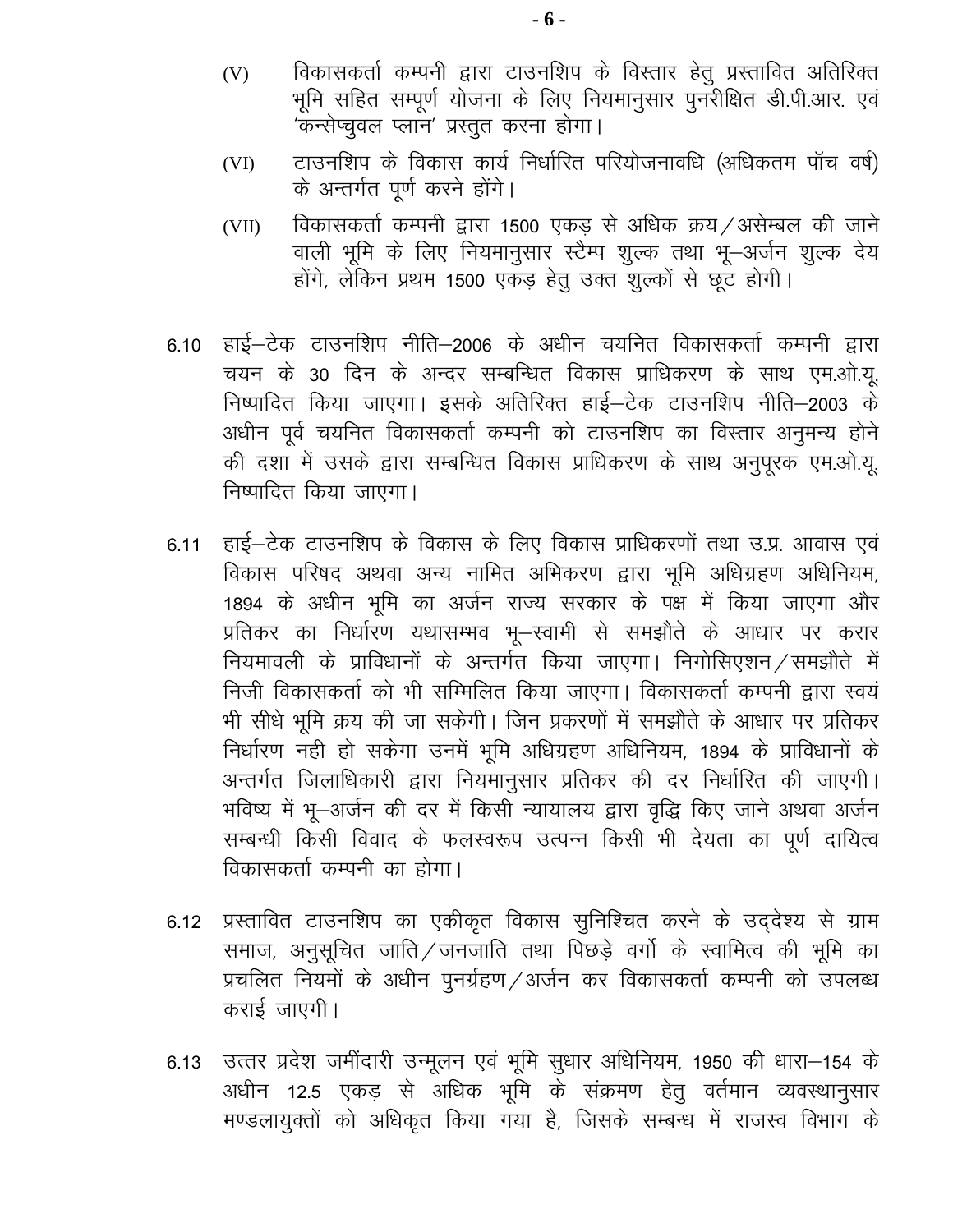शासनादेश दिनांक 9.01.1989 तथा शासनादेश दिनांक 6.3.1997 में पहले से ही व्यवस्था है। परन्तु भूमि के संक्रमण की प्रक्रिया में होने वाले विलम्ब के दृष्टिगत इस नीति के अधीन विकासकर्ता कम्पनी से एम.ओ.यू. हस्ताक्षरित होने के उपरान्त टाउनशिप हेतु चिन्हित भूमि का प्रस्ताव उच्च स्तरीय समिति को प्रस्तुत किया जायेगा एवं उक्त अधिनियम की धारा-154 के प्राविधानों से छूट उच्च स्तरीय समिति के अनुमोदन से देय होगी।

हाई-टेक टाउनशिप नीति-2003 के अधीन चयनित विकासकर्ता कम्पनियों द्वारा हाई-टेक टाउनशिप का विकास उक्त नीति के प्राविधानों के अधीन ही सुनिश्चित किया जाएगा, परन्तु जमींदारी उन्मूलन एवं भूमि सुधार अधिनियम, 1950 की धारा-154 के अधीन 12.5 एकड़ से अधिक भूमि के संक्रमण तथा डी.पी.आर. एवं डिटेल्ड ले-आउट प्लान के अनुमोदन हेतु हाई–टेक टाउनशिप नीति–2006 के प्राविधान लागू होंगे। इसके अतिरिक्त पूर्व चयनित विकासकर्ता कम्पनियों द्वारा यदि टाउनशिप में विस्तार के लिए प्रस्ताव प्रस्तुत किया जाता है, तो सक्षम स्तर से अनुमोदन होने पर उसके सम्बन्ध में भी हाई-टेक टाउनशिप नीति-2006 के प्राविधान लागू होंगे।

- 6.14 भूमि अर्जन अधिनियम,1894 के अन्तर्गत जहाँ धारा-4 तथा उत्तर प्रदेश आवास एवं विकास परिषद अधिनियम, 1965 की धारा-28 के अधीन अधिसूचित क्षेत्र को यदि संबंधित अभिकरण / विकासकर्ता कम्पनी द्वारा लैण्ड बैंक हेतु अर्जित करने का प्रस्ताव है, तो ऐसी भूमि को बोर्ड से अनुमोदनोपरान्त हाई–टेक टाउनशिप हेतु धारा–6 तथा धारा-32 से छोड़ा जा सकता है, जिसके संबंध में आवास एवं शहरी नियोजन विभाग के शासनादेश संख्या–5457 / 8–3–05–48विविध / 2005, दिनांक 30–12–2005 में व्यवस्था की गई है। उक्त व्यवस्था / प्राविधान वर्तमान नीति में भी लागू होगी।
- 6.15 विकासकर्ता कम्पनी द्वारा भूमि–अर्जन की समस्त लागत वहन की जाएगी परन्तु प्रथम 1500 एकड़ भूमि क्रय/असेम्बली हेतु स्टैम्प शुल्क तथा भू-अर्जन शुल्क से छूट होगी, जबकि 1500 एकड़ से ऊपर अतिरिक्त क्षेत्रफल हेतु उक्त शुल्क देय होंगे।
- 6.16 टाउनशिप के विकास के लिए विकासकर्ता कम्पनी को भूमि 90 वर्ष की लीज पर दी जाएगी। परन्तु भूमि विकास के उपरान्त विकासकर्ता कम्पनी द्वारा विकय की जाने वाली सम्पत्तियों पर नियमानुसार स्टाम्प शुल्क देय होगा एवं प्रचलित दरों पर अर्जनकर्ता अभिकरण को फ्री-होल्ड परिवर्तन शुल्क देय होगा।
- 6.17 हाई–टेक टाउनशिप हेतु अपेक्षित न्यूनतम 1500 एकड़ अथवा अधिक क्षेत्रफल सामान्यतः सम्बन्धित नगरों की महायोजनाओं के शहरीकरण क्षेत्र के बाहर कृषि भू-उपयोग में ही उपलब्ध हो सकेगा। अतः चयनित स्थल का भू-उपयोग यदि महायोजना में आवासीय से भिन्न हो, तो अधिनियम में विहित प्रक्रियानुसार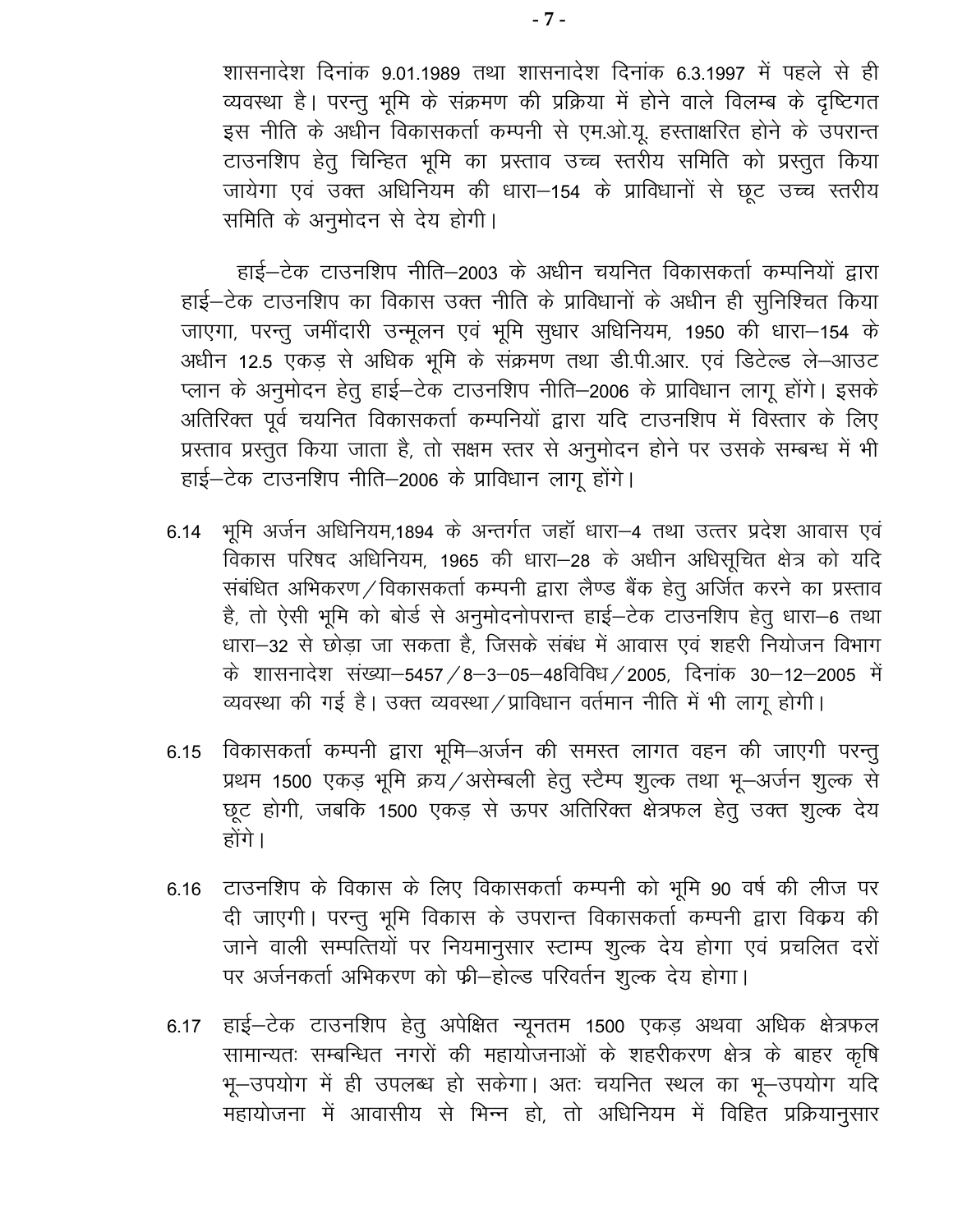महायोजना में संशोधन किया जाएगा, जिस हेतु विकासकर्ता कम्पनी द्वारा नियमानुसार भू-उपयोग परिवर्तन शूल्क देय होगा।

- 6.18 विकासकर्ता कम्पनी द्वारा चयनित स्थल यदि विकास क्षेत्र / अन्य अधिसूचित क्षेत्र के बाहर स्थित हो, तो उसे नियमानुसार विकास क्षेत्र /अधिसूचित क्षेत्र की सीमान्तर्गत लाया जाएगा एवं उसके भू-उपयोग परिवर्तन हेतु अधिनियम में विहित प्रक्रियानुसार कार्यवाही की जाएगी, जिस हेतु विकासकर्ता कम्पनी द्वारा नियमानुसार भू-उपयोग परिवर्तन शुल्क देय होगा।
- 6.19 हाई–टेक टाउनशिप का नियोजन भारत सरकार द्वारा जारी 'अर्बन डेवलपमेन्ट प्लान फार्मूलेशन एण्ड इम्पलीमेन्टेशन गाइडलाईन्स' के आधार पर निर्धारित मानकों जो एम.ओ.यू. में समावेशित होंगे, के अनुसार किया जाएगा। टाउनशिप के लैण्ड यूज स्ट्रक्चर में आवासीय, व्यवसायिक, संस्थागत, ग्रीन क्षेत्र एवं सामुदायिक सुविधाओं आदि हेतु प्राविधान शामिल होंगे तथा प्रस्तावित टाउनशिप पर्यावरणीय दृष्टिकोण से 'सस्टेनेबल' होगा।
- प्रस्तावित टाउनशिप के भू-उपयोग नियोजन, अवस्थापना विकास एवं निर्माण कार्यों 6.20 में दैवी आपदारोधी प्राविधान हेतु विकासकर्ता कम्पनी द्वारा शासकीय नीतियों तथा बी.आई.एस. एवं आई.एस. के सुसंगत कोड का अनिवार्य रूप से अनुपालन सुनिश्चित किया जाएगा।
- विकासकर्ता कम्पनी द्वारा एम.ओ.यू. के निष्पादन की तिथि से 180 दिन के अन्दर  $6.21$ विकास प्राधिकरण को कन्सेप्चुवल डी.पी.आर. प्रस्तुत की जाएगी, जिस पर राज्य सरकार द्वारा इस प्रयोजनार्थ गठित समिति की संस्तुति के आधार पर सम्बन्धित विकास प्राधिकरण 30 दिन के अन्दर अनिवार्य रूप से अनुमोदन प्रदान करेगी। डी. पी.आर. के समयबद्ध अनुमोदन हेतु अलग से दिशा निर्देश जारी किये जायेंगे। परन्तु 1500 एकड़ अथवा अधिक भूमि की एक साथ उपलब्धता में सम्भावित कठिनाई के दृष्टिगत डी.पी.आर. को 'कन्सेप्चुवल प्लान' के रूप में अनुमोदित किया जाएगा, जिसके अन्तर्गत टाउनशिप स्तर का 'ब्राड ले-आउट प्लान', लैण्डयूज़ प्लान, इन्फ्रास्ट्रक्चर एवं सर्विसेज डेवलपमेन्ट प्लान, मानक एवं विशिष्टियॉ, रिसोर्स मोबिलाईजेशन, सम्पत्ति प्रबन्धन तथा आपरेशन एण्ड मेन्टीनेन्स, आदि के प्रस्ताव शामिल होंगे। परियोजना के आकार एवं वित्तीय उपाशय की आवश्यकता के दृष्टिगत राज्य सरकार द्वारा गठित समिति की संस्तुति के अनुसार अनुमोदित कन्सेप्चुवल डी.पी.आर. के आधार पर विकासकर्ता कम्पनी को बैंकों /वित्तीय संस्थाओं से वित्तीय संशाधन जुटाने का अधिकार होगा।

इसके अतिरिक्त डी.पी.आर. के अन्तर्गत प्रस्तावित टाउनशिप के विकास एवं निर्माण कार्य आवश्यकतानुसार तीन चरणों में क्रियान्वित करने की फेज़िंग दी जाएगी,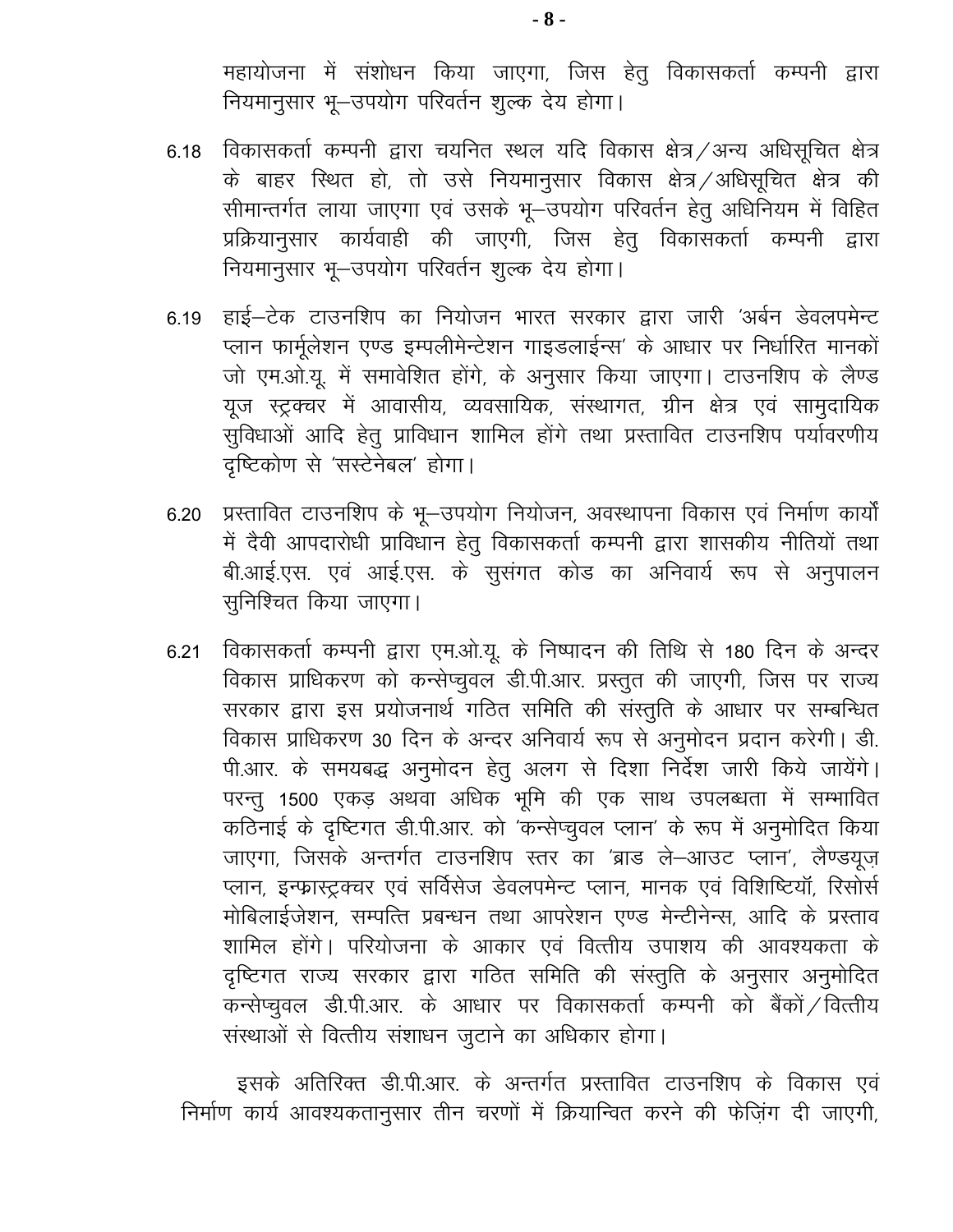जिसमें प्रत्येक चरण के कार्य प्रारम्भ एवं पूर्ण किए जाने का टाइम-शिड्यूल होगा। डी. पी.आर. अनुमोदन के आधार पर विकासकर्ता कम्पनी को योजना के क्रियान्वयन के सम्बन्ध में कोई विधिक अधिकार प्राप्त नहीं होगा। विकासकर्ता कम्पनी को योजनान्तर्गत भूखण्डों / भवनों / फ्लैटस / अन्य सम्पत्तियों के आवंटन, विक्रय अथवा अग्रिम धनराशि प्राप्त करने अथवा लीज़ करने का अधिकार डिटेल्ड ले-आउट प्लान की स्वीकृति एवं डेवलपमेंट एग्रीमेंट हस्ताक्षरित होने के उपरान्त ही प्राप्त होगा।

परियोजना का क्रियान्वयन निर्धारित अवधि में पूर्ण करने के दृष्टिगत प्रथम चरण के अन्तर्गत न्यूनतम 500 एकड़ भूमि विकासकर्ता कम्पनी के पक्ष में क्रय/हस्तान्तरित होने के उपरान्त ही डिटेल्ड ले—आउट प्लान स्वीकृत किया जाएगा एवं डेवलपमेंट एग्रीमेंट हस्ताक्षरित होगा, जिसके अन्तर्गत परियोजना क्रियान्वयन के सम्बन्ध में विस्तृत शर्ते एवं प्रतिबन्ध शामिल होंगे। इसके उपरान्त द्वितीय एवं तृतीय चरण में शेष भूमि विकासकर्ता कम्पनी के पक्ष में क्रय/असेम्बल हो जाने पर आवश्यकतानुसार उक्त चरणों के डिटेल्ड ले-आउट प्लान स्वीकृत किए जाएंगे तथा प्रत्येक चरण के लिए अलग डेवलपमेंट एग्रीमेंट हस्ताक्षरित किया जाएगा।

- 6.22 परियोजना अवधि हेतु 5 वर्ष की गणना प्रथम 'डेवलपमेन्ट एग्रीमेन्ट' हस्ताक्षरित होने की तिथि से की जाएगी। अवशेष भूमि की उपलब्धता में यदि विलम्ब होता है, तो परियोजना अवधि में विकास प्राधिकरण स्तर पर अधिकतम एक वर्ष का विस्तार तथा उससे अधिक राज्य सरकार द्वारा अनुमन्य होगा। इसके अतिरिक्त, वाह्य अवस्थापना सुविधाओं यथा सड़कें, जल-निकासी, सीवरेज, विद्युत-आपूर्ति, जलापूर्ति आदि की उपलब्धता में अपरिहार्य कारणोंवश विलम्ब होने की दशा में 'केस-दु-केस' के आधार पर परियोजना अवधि में राज्य सरकार द्वारा विस्तार अनुमन्य होगा।
- 6.23 परियोजना का क्रियान्वयन अनुमोदित डी.पी.आर. के प्राविधानों के अनुरूप पूर्ण कराने हेतु विकास प्राधिकरण /शासकीय अभिकरण द्वारा परियोजना की कुल विक्रयशील भूमि के 25 प्रतिशत भाग के हस्तान्तरण का अधिकार अपने पास रखा जाएगा, जिसे विभिन्न सर्विसेज़ के कार्यशील होने पर उसी अनुपात में अवमुक्त किया जाएगा। विकासकर्ता कम्पनी द्वारा यदि कोई विकास कार्य अधूरा छोड़ा जाता है, तो उसे विकास प्राधिकरण द्वारा प्रतिधारित भूमि के विक्रय से पूर्ण कराया जाएगा।
- 6.24 विकासकर्ता कम्पनी द्वारा टाउनशिप से सम्बन्धित समस्त आन्तरिक एवं वाह्य विकास कार्य डी.पी.आर. में निर्धारित मानकों एवं विशिष्टियों के अनुसार बिना किसी अतिरिक्त शुल्क का भुगतान किए क्रियान्वित किए जा सकेंगे। परन्तु प्रस्तावित टाउनशिप में कतिपय ट्रंक सुविधाएं जैसे-रोड कनेक्शन, ड्रेनेज एवं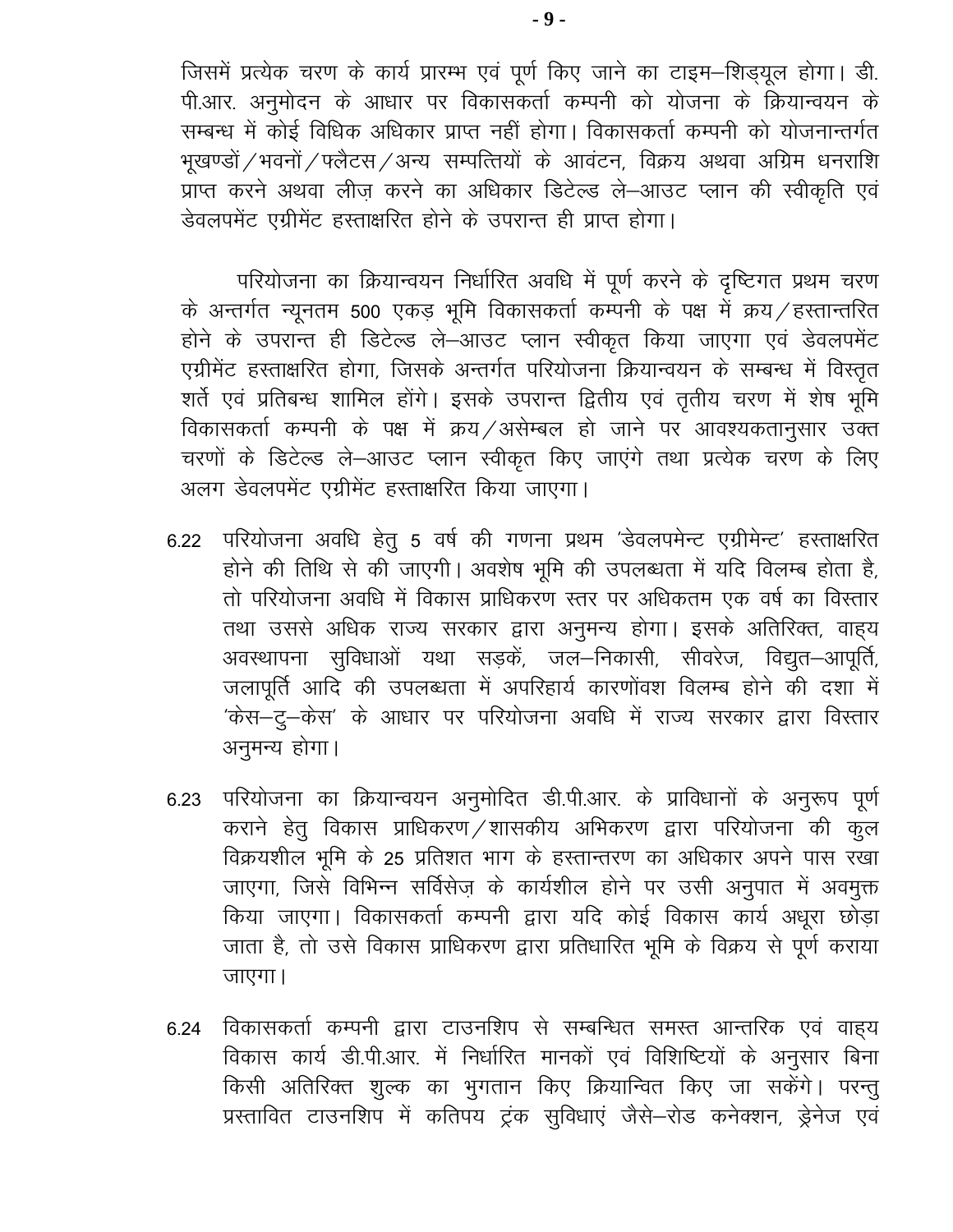सीवेज निस्तारण, जलापूर्ति, विद्युत्–आपूर्ति, सॉलिड वेस्ट मैनेजमेंट अथवा इस प्रकार की अन्य सुविधाएं सम्बन्धित शासकीय अभिकरण द्वारा विकासकर्ता कम्पनी को वास्तविक व्यय के आधार पर उपलब्ध कराई जा सकती हैं। परियोजना क्रियान्वयन की अवधि में विकास प्राधिकरण द्वारा प्राविधानित की जाने वाली नगर स्तरीय नयी अवस्थापना सुविधाओं यथा-बन्धा निर्माण, रिंग रोड, फ्लाई-ओवर, मेट्रो, आदि जिनका सीधा लाभ प्रस्तावित टाउनशिप को मिलेगा, की समानुपातिक लागत सम्बन्धित विकासकर्ता कम्पनी द्वारा वहन की जाएगी, जिस हेतु राज्य सरकार का पूर्वानुमोदन आवश्यक होगा।

- परियोजना का क्रियान्वयन डी.पी.आर. के अनुरूप एवं उसमें निर्धारित 6.25 समय-सारिणी के अनुसार पूर्ण करने तथा आन्तरिक एवं वाह्य विकास कार्यों की गुणवत्ता सुनिश्चित करने के लिए विकास प्राधिकरण /शासकीय अभिकरण को परियोजना क्रियान्वयन से सम्बन्धित कार्यों के पर्यवेक्षण का अधिकार होगा. जिस हेतु विकासकर्ता कम्पनी द्वारा शासकीय अभिकरण को नियमानुसार निरीक्षण शुल्क देय होगा।
- विकासकर्ता कम्पनी द्वारा सामुदायिक सुविधाओं यथा–पुलिस स्टेशन, फायर स्टेशन, 6.26 पोस्ट आफिस, टेलीफोन एक्सचेन्ज, आदि के लिए निःशुल्क भूमि विकास प्राधिकरण के माध्यम से सम्बन्धित विभागों को उपलब्ध कराई जाएगी। प्रस्तावित टाउनशिप के अन्तर्गत राज्य सरकार द्वारा उपर्युक्त सुविधाओं की समयबद्ध स्थापना में सहायता दी जाएगी। पुलिस स्टेशन हेतु आरक्षित भूमि पर राज्य सरकार द्वारा पुलिस स्टेशन निःशुल्क स्थापित किया जाएगा।
- विकासकर्ता कम्पनी द्वारा योजनान्तर्गत 10 प्रतिशत भूखण्ड / भवन आर्थिक दृष्टि 6.27 से दुर्बल आय वर्ग एवं 10 प्रतिशत भूखण्ड ⁄ भवन अल्प आय वर्ग के लाभार्थियों को शासकीय अभिकरण द्वारा पूर्व निर्धारित लागत पर एवं मानकों के अनुसार विकसित/निर्मित किए जाएंगे। हाई–टेक टाउनशिप हेतु निम्न घनत्व का मानक होने के कारण आर्थिक दृष्टि से दुर्बल एवं अल्प आय वर्गो के भूखण्डों / भवनों के नियोजन में महायोजना घनत्व के प्राविधान लागू नहीं होंगे। इन भूखण्डों /भवनों का आवंटन उक्त आय वर्गो के लाभार्थियों को जिलाधिकारी / उपाध्यक्ष, विकास प्राधिकरण की अध्यक्षता में शासन द्वारा गठित समिति के माध्यम से किया जाएगा।
- प्रस्तावित टाउनशिप के अन्तर्गत आने वाली ग्रामीण आबादियों के लिए विकासकर्ता 6.28 कम्पनियों द्वारा मौलिक जन सुविधाएं यथा–सड़कें, जल–निकासी, जलापूर्ति, सेनीटेशन एवं विद्युत्–आपूर्ति, आदि निःशुल्क उपलब्ध कराई जाएगी। लाभार्थियों द्वारा सम्बन्धित सुविधाप्रदायक अभिकरण को नियमानुसार 'यूज़र चार्ज़ेज' देय होंगे।
- विकासकर्ता कम्पनी द्वारा प्रस्तावित टाउनशिप परियोजना हेतु भारत सरकार के 6.29 पर्यावरण एवं वन मंत्रालय से पर्यावरणीय स्वीकृति प्राप्त करना आवश्यक होगा।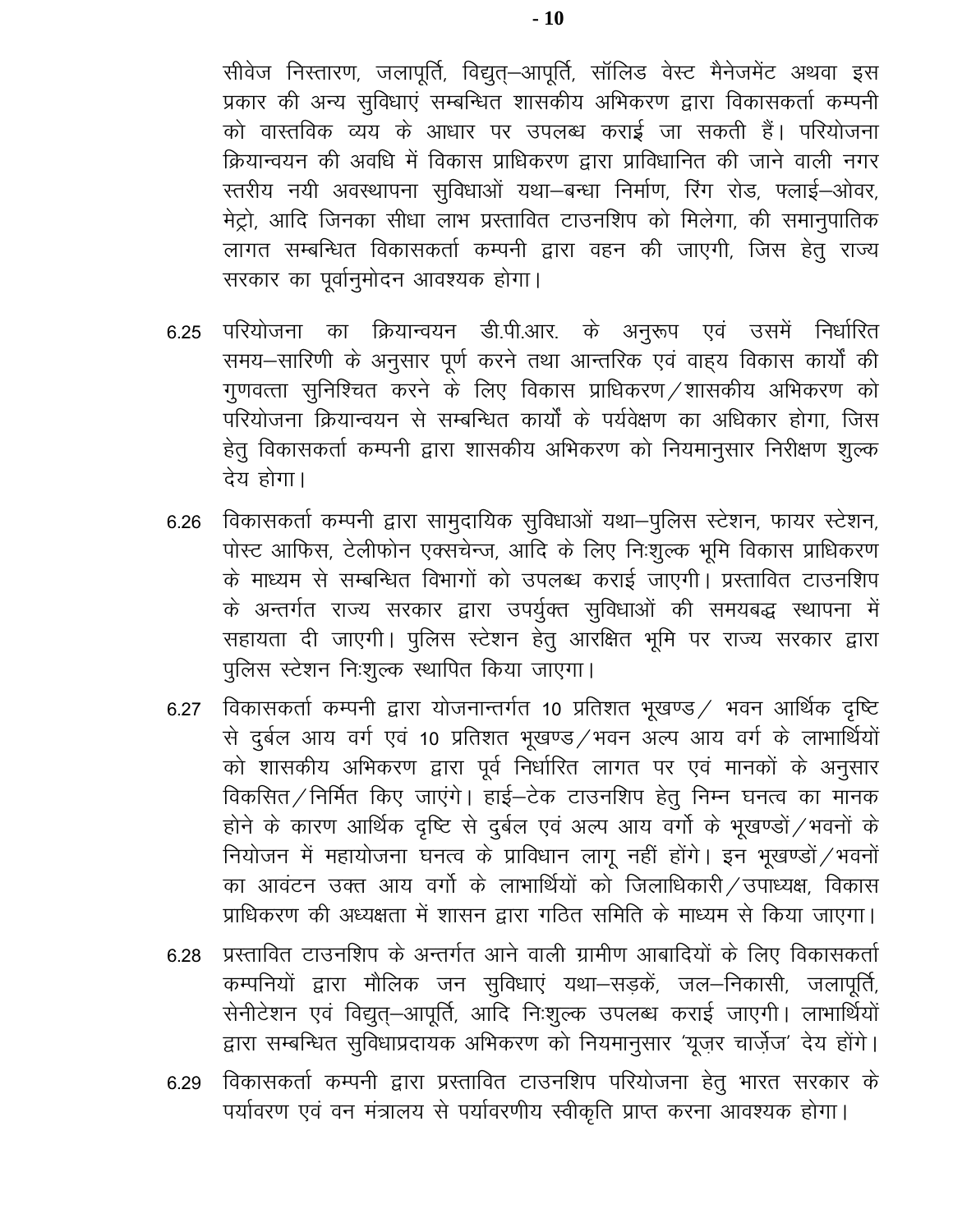- प्रस्तावित टाउनशिप के लिए आवश्यक होने पर विद्युत् उत्पादन की पृथक व्यवस्था 6.30 हेतु विकासकर्ता कम्पनी को राज्य सरकार की प्रचलित ऊर्जा नीति के अधीन अनुमति देय होगी।
- 6.31 विकसित टाउनशिप का स्थानीय निकाय को हस्तान्तरण होने तक उनका रख-रखाव विकासकर्ता कम्पनी द्वारा स्वयं किया जाएगा, जिसके लिए विकासकर्ता कम्पनी को आवंटियों से रख-रखाव व्यय वसूल करने का अधिकार होगा। परन्तू टाउनशिप के अध्यासियों द्वारा अन्यथा विकल्प दिए जाने की स्थिति में सार्वजनिक सेवाओं के अनुरक्षण हेतु स्थानीय निकाय को हस्तान्तरित किए जाने का विकल्प उपलब्ध रहेगा। टाउनशिप का स्थानीय निकाय को हस्तान्तरण होने तक स्थानीय निकाय द्वारा टाउनशिप के अन्तर्गत गृहकर, जलकर, सीवरेज कर, आदि की वसली नही की जाएगी।

उपर्युक्त वर्णित नीति के आलोक में मुझे यह कहने का निदेश हुआ है कि उत्तर  $7.$ प्रदेश में हॉई–टेक टाउनशिप विकसित करने के लिए निजी पूँजी निवेश के प्रोत्साहन हेतु हाई–टेक टाउनशिप नीति–2006 के कियान्वयन हेतु उपर्युक्तानुसार निर्धारित प्रकियाओं तथा दिये गये निर्देशों के अनुसार अंग्रेतर कार्यवाही कराने का कष्ट करें।

> भवदीय <u>ਵ $0$  / –</u> के.एल. मीना सचिव